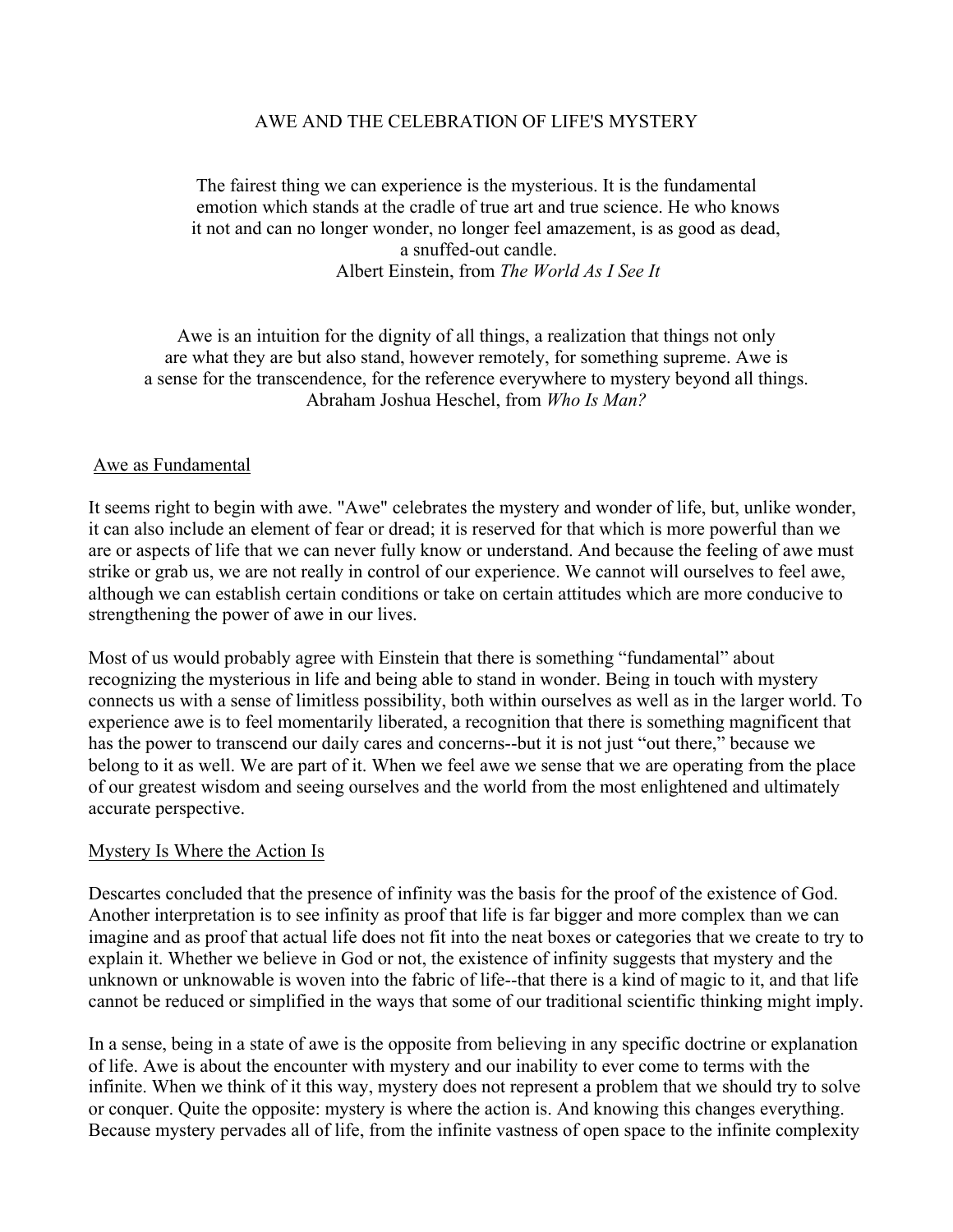of an individual atom or cell, awe becomes a rational response to any aspect of life that we choose to examine, depending upon our ability to be open to it. As Abraham Joshua Heschel says, "Awe is a sense for the transcendence, for the reference everywhere to mystery beyond all things."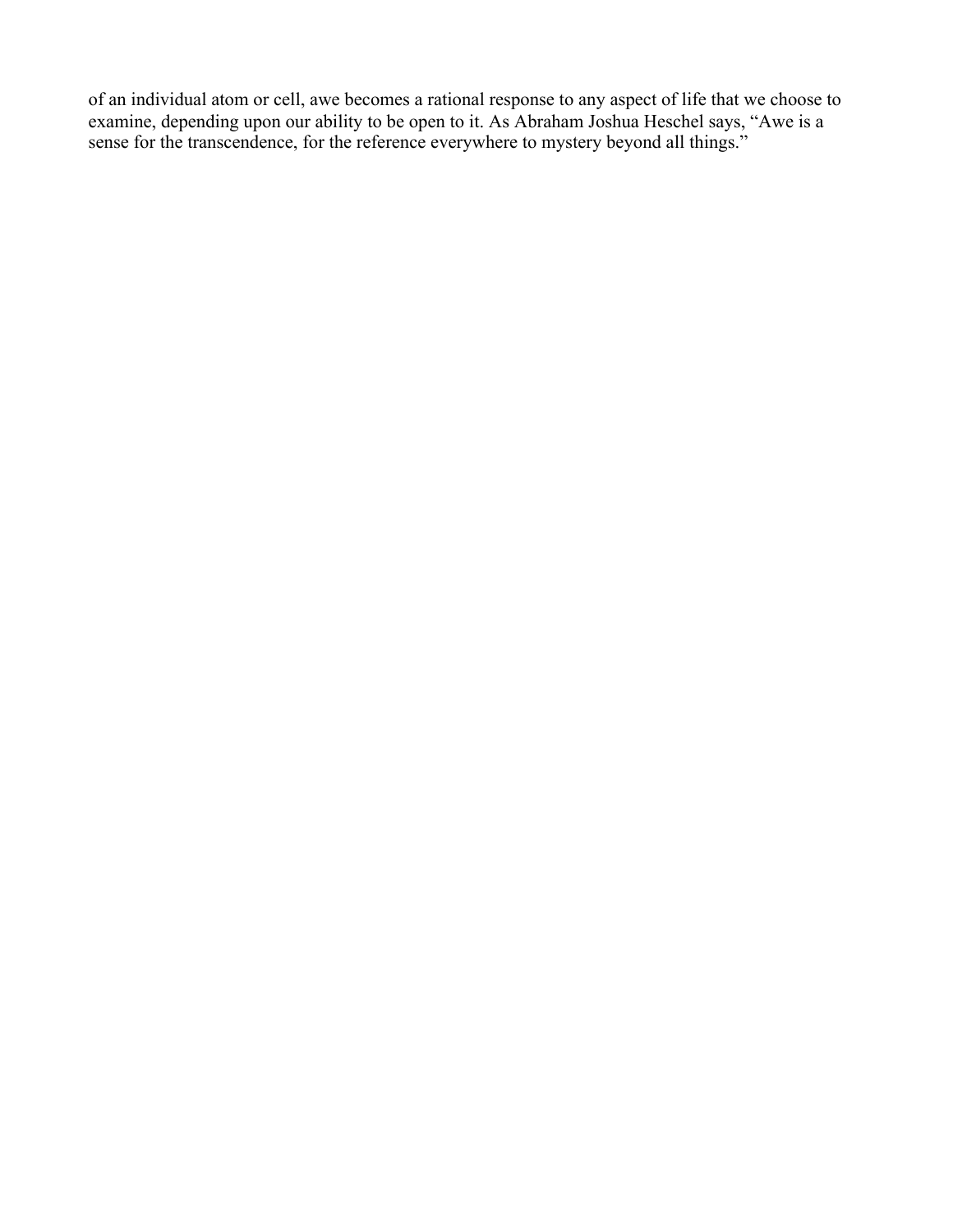## FINDING THE "MORE" IN THE MOMENT

# Days pass and the years vanish, and we walk sightless among miracles. From the Jewish Prayer Book, *Gates of Prayer*

It is fair to say that most humans are guilty of walking "sightless among miracles." While we may have moments when we are struck with awe and experience the world around us in its true glory and infinite complexity, this is not our characteristic mode of being. It is easy for days to pass and years to vanish while we remain focused on our personal agendas and lose sight of the bigger picture and the mystery of this life that we are a part of.

Cultivating awe may require that we adopt a different vantage point. Awe is about the wonder that we experience when we stand still and observe reality closely enough to really take it in. Contemporary spirituality, mindfulness practices and experiential psychotherapy all encourage this kind of stillness; they help us to focus on and experience the richness of the present moment and the fullness of our possibilities as people. Much of what unites psychotherapy with contemporary spirituality is this emphasis on leaving room for awe by remaining receptive to what the present moment offers.

### Spirituality and the Present Moment

More than any of the other spiritual emotions, a contemporary spirituality is, at its essence, about awe- about using mindfulness meditation and other practices to help us to wake up from the sleep of unconsciousness and discover the possibilities that exist in the present moment. Just like psychotherapy, contemporary spirituality is about leading an examined as opposed to an unexamined life, but the emphasis is somewhat different. From the Buddhist perspective, the danger is that we remain lost in our ordinary level of consciousness and end up living like robots, as if in a dream from which we may never wake. When we are lost we are out of touch with ourselves and with the truth about who we are and what is out there in the world.

The problem, as many spiritual teachers might explain it, is that we lose touch with the mystery or magic of life because we resist being in the moment, in the "now." We fail to realize the basic truth that the present moment is all we have, that we will never be living anywhere but in the present. That is why mindfulness practices emphasize the "pause," the importance of consciously deciding to make the time to be in touch with whatever is real for us in the particular moment, no matter what type of moment it is. Without pausing, how can we take it all in, examine it and begin to appreciate or understand it?

Yet it is very human to resist doing this. So much of the time we experience a kind of restlessness or vague sense of dissatisfaction that we would just as soon run away from. Focusing on the past, thinking about the future, or taking actions to help move us forward in our lives usually feels more promising or productive. Particularly for young people who have most of their future ahead of them, the pressure to create the right future would appear to be a higher priority than lingering in present moments that are far from "awesome."

Our modern lifestyles contribute to the problem by offering the luxury and the curse of endless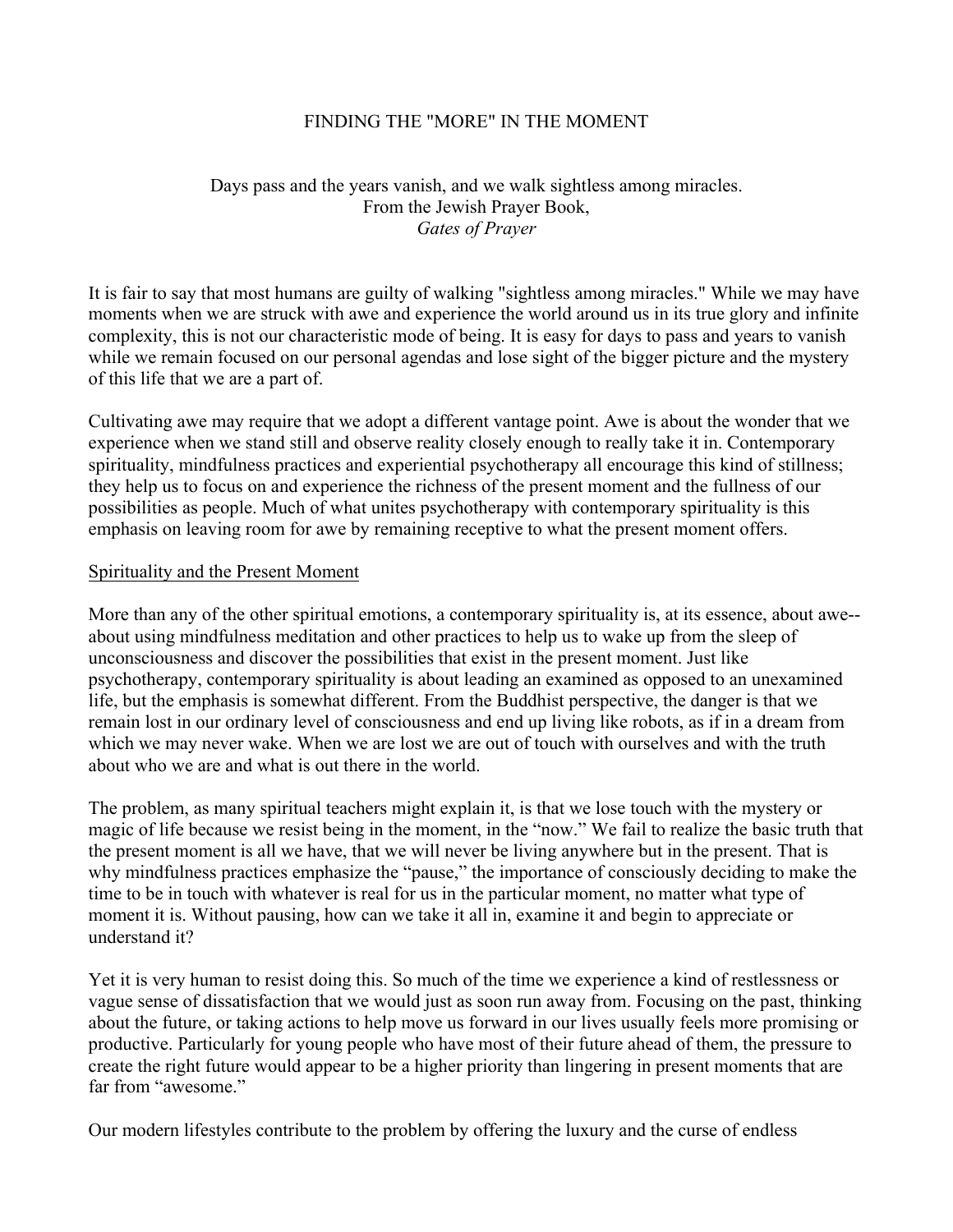distractions that appear much more enticing than sitting on a meditation mat. But these pursuits can become counterproductive when we seek from them a level of gratification that they cannot ultimately provide, leaving us to assume that we just need more. Whether it is an updated kitchen with granite counter tops and stainless steel appliances, career success, a shopping spree, a better body, more money, more food, alcohol or drugs, the "highs" that these activities offer are often followed by "lows" if we are not finding other reliable sources of sustenance in our lives. As a culture*,* our quest for more may be better addressed by learning to find the "more" in the richness of the present moment*.*

## The Attitudes of Mindfulness

So how do we go about finding this "more" and rekindling the sense of awe in our lives? The answer may be that what is needed is a type of spiritual practice where we redirect our attention and our attitudes so that we begin to experience our present moments differently. The mindfulness practice that we are most familiar with is meditation, where we are instructed to sit quietly for a certain amount of time each day and disengage our minds from the normal pursuit of thoughts. But mindfulness in the broader sense is not just about a meditation practice where we sit and let go of thoughts. It is also very much about self-observation and truly being in touch with where we are, and in order to do this, we need to adopt certain attitudes.

> What is required is a willingness to look deeply at one's present moments, no matter what they hold, in a spirit of generosity, kindness toward oneself, and openness toward what might be possible. Jon Kabat-Zinn, from *Wherever You Go, There You Are*

Jon Kabat-Zinn , a Professor of Medicine Emeritus and founder of the Stress Reduction Clinic at the University of Massachusetts Medical School, is one of the leading figures in the world of contemporary spirituality, especially when it comes to teaching mindfulness practices and the attitudes that go with them. He emphasizes three key elements of a mindfulness attitude: the "willingness to look deeply" and honestly at what is actually there in a given moment; the importance of doing this in a spirit of "generosity" and "kindness toward oneself"; and the need to maintain an openness to what is possible.

We commit ourselves to taking on a different perspective--one that is focused and purposeful but, at the same time, allows us to be open and free of our usual judgments and expectations. While this takes some courage, it is also meant to be a heartfelt experience, not just a cold and analytic assessment. When we think about meditation we may not immediately associate it with an attitude of generosity or kindness, and yet this willingness to be kind to ourselves is an essential part of the practice.

# We Are Welcome as We Are

Pema Chodron, another prominent voice in the world of contemporary spirituality, is an American Buddhist nun who is known for her fresh and often counterintuitive views, particularly when it comes to making room for the pain and suffering in our lives. Not surprisingly, she summarizes key features of a meditation practice in much the same way as Kabat-Zinn. As she describes in her book *Awakening Loving Kindness*, the path of meditation is about curiosity and inquisitiveness and involves three key attitudes: "being gentle, precise, and open." The challenge is to combine a spirit of good heartedness towards ourselves with a willingness to observe precisely what is there in the moment, "just as a scientist is not afraid to look into a microscope."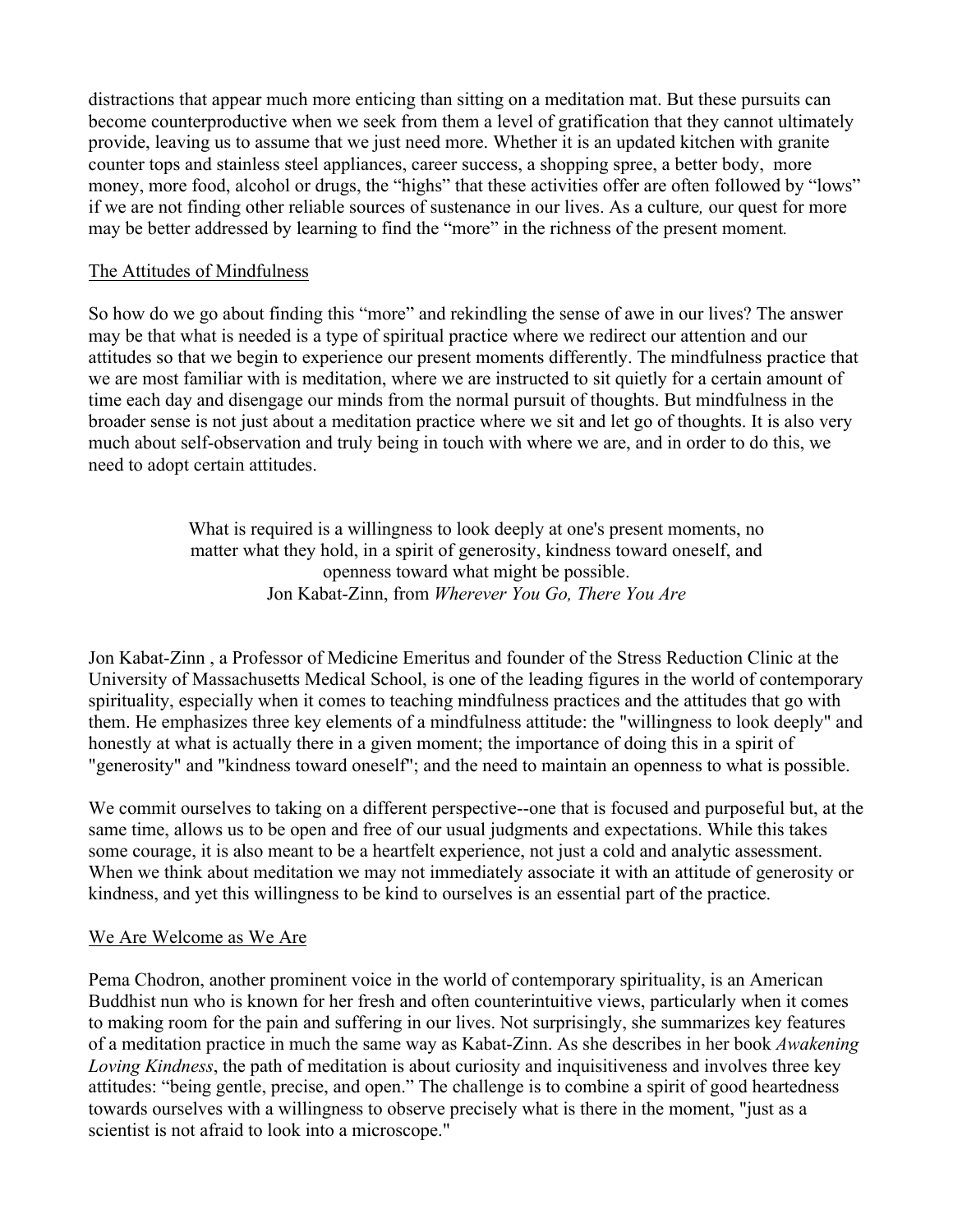Of course it can feel a little scary to be asked to look closely and deeply at what is actually there in a given moment in our lives. We may be inclined to put off doing this until some future time when we imagine that the process might seem easier or more rewarding. But Chodron would disagree. She explains how people often tell her how they wanted to contact her earlier, but that they felt they should wait until they were more "together." And her response is to think, "Well, if you're anything like me, you could wait forever!" She encourages us to come as we are; this is where the real magic lies.

Chodron makes it clear that meditation is not about trying to get rid of our egos or even trying to change or improve ourselves; in fact, the essence of the practice is just the opposite. She says it beautifully in her book *Comfortable With Uncertainty*: "Meditation practice isn't about trying to throw ourselves away and become something better. It's about befriending who we are already."

## Parallels With Psychotherapy

It is not a big leap to see parallels here with psychotherapy. There is a great similarity between psychotherapy as it is practiced today and the approaches and attitudes described by Jon Kabat-Zinn and Pema Chodron. Just as mindfulness practices like meditation provide a structure for creating the opportunity to be quiet, listen and experience oneself in the universe without our endless mental activity, psychotherapy is a type of ritual we have devised which creates a structure for quieting our normal thought process and making the time and space to look honestly and precisely at our inner reality and to do so with kindness, respect and an openness to what we might discover.

You would not expect to see the word "awe" appearing frequently in psychoanalytic journals or academic books or articles assigned to students of psychology, yet the concept of awe has tremendous significance in the psychotherapy world. It is not so much that we establish a goal for our clients to experience more awe in their lives, although that would be a desirable outcome. The emphasis here is more on the need to make room for awe in the psychotherapy process.

As with contemporary spirituality, psychotherapists attempt to stay receptive to what the present moment offers. What is different is the way that we are receptive. In mediation we are encouraged to witness and let go of thoughts, feelings and sensations, while in experiential psychotherapy we are encouraged to express and explore them, but the focus of attention for both practices is on what is possible when we pause and let ourselves fully experience what is real in the moment.

### The Mystery of Our Inner Lives

We are most accustomed to thinking of awe as a feeling that we get when we glance up at the night sky and are reminded of the limitless universe beyond the world that we know, or when we ponder the mystery of the tiniest particles and how there appears to be no end to how small life can be. In psychotherapy we are dealing with a somewhat different dimension of the mysterious, but one that is equally worthy of inspiring awe—and that is the mystery of our inner lives and the infinite possibilities that our inner worlds offer. This same infinite more that we see in the night sky and in the smallest particle can be said to apply to our inner worlds as well. We are part of that mystery. The realm of who we are beneath the surface is infinitely intricate and never reaches an end.

Part of what we are doing as therapists is setting up the conditions to experience the moment with the client in its fullness, to help uncover the "more" within the client and in the moment between client and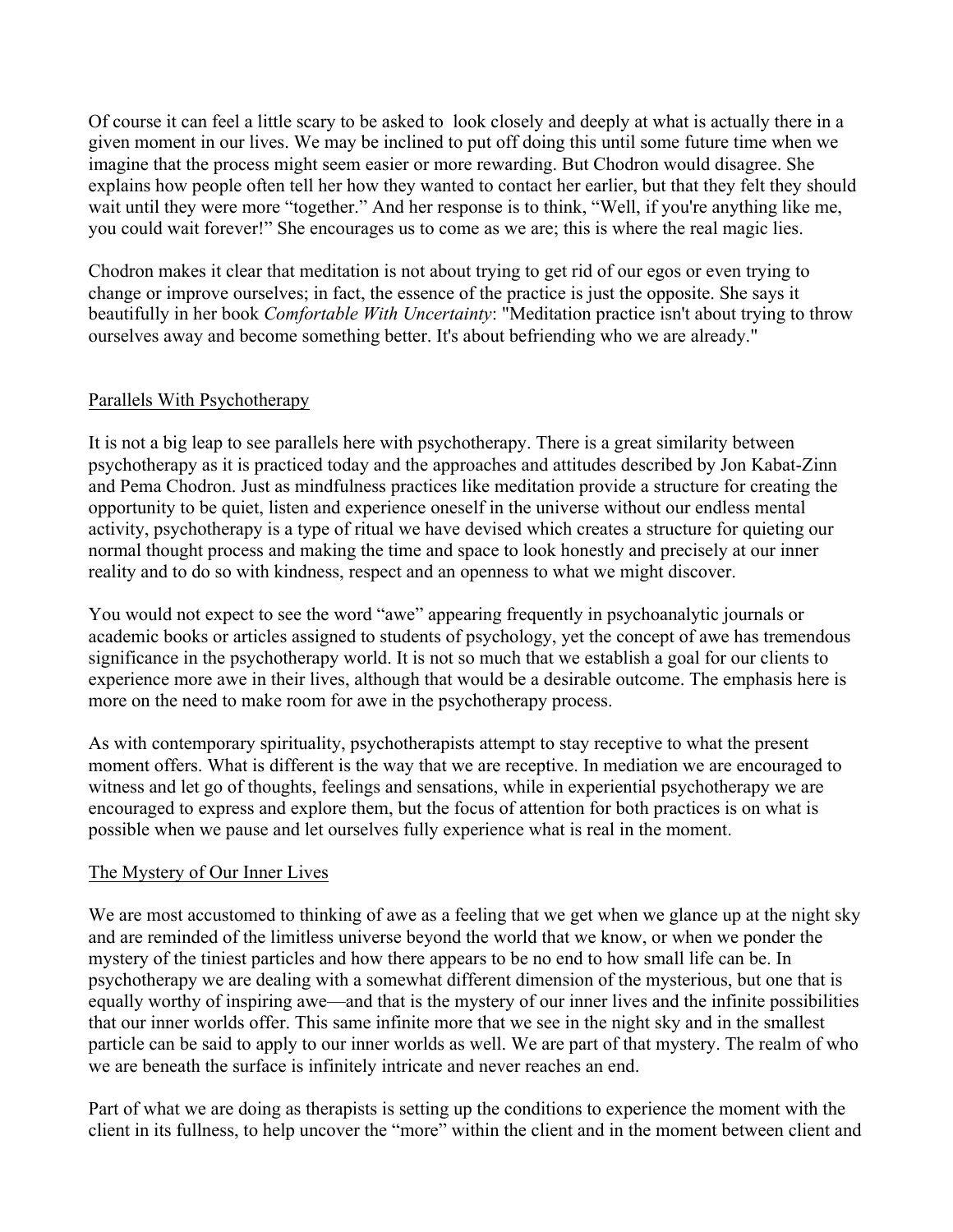therapist, and finding that "more" helps the client move forward. It should not be surprising that the structure that we create and the attitudes we adopt in psychotherapy for bringing out the "more" within us are similar in some ways to spiritual practices for finding the "more," the awe, in any given moment. And of course there is no end, no limit, to what we can find and explore. We will never have enough time to fully fathom ourselves and to capture all that exists in our conscious and unconscious minds.

But the infinite aspect of our inner lives is not the only thing that should inspire awe. After all, we are not just receiving an endless number of random feelings and sensations from within ourselves. There is real meaning there as well. We know when something becomes meaningful to us. When we hear beautiful music or go to a museum or read poetry, we know when our full being is responding. And if we are writing or speaking with someone, we know when our communications carry real meaning and reflect something of importance to us that truly resonates. So much of what is awe-inspiring about psychotherapy is that we are establishing ideal conditions for clients to make contact with their inner worlds and to witness first hand these moments of meaning.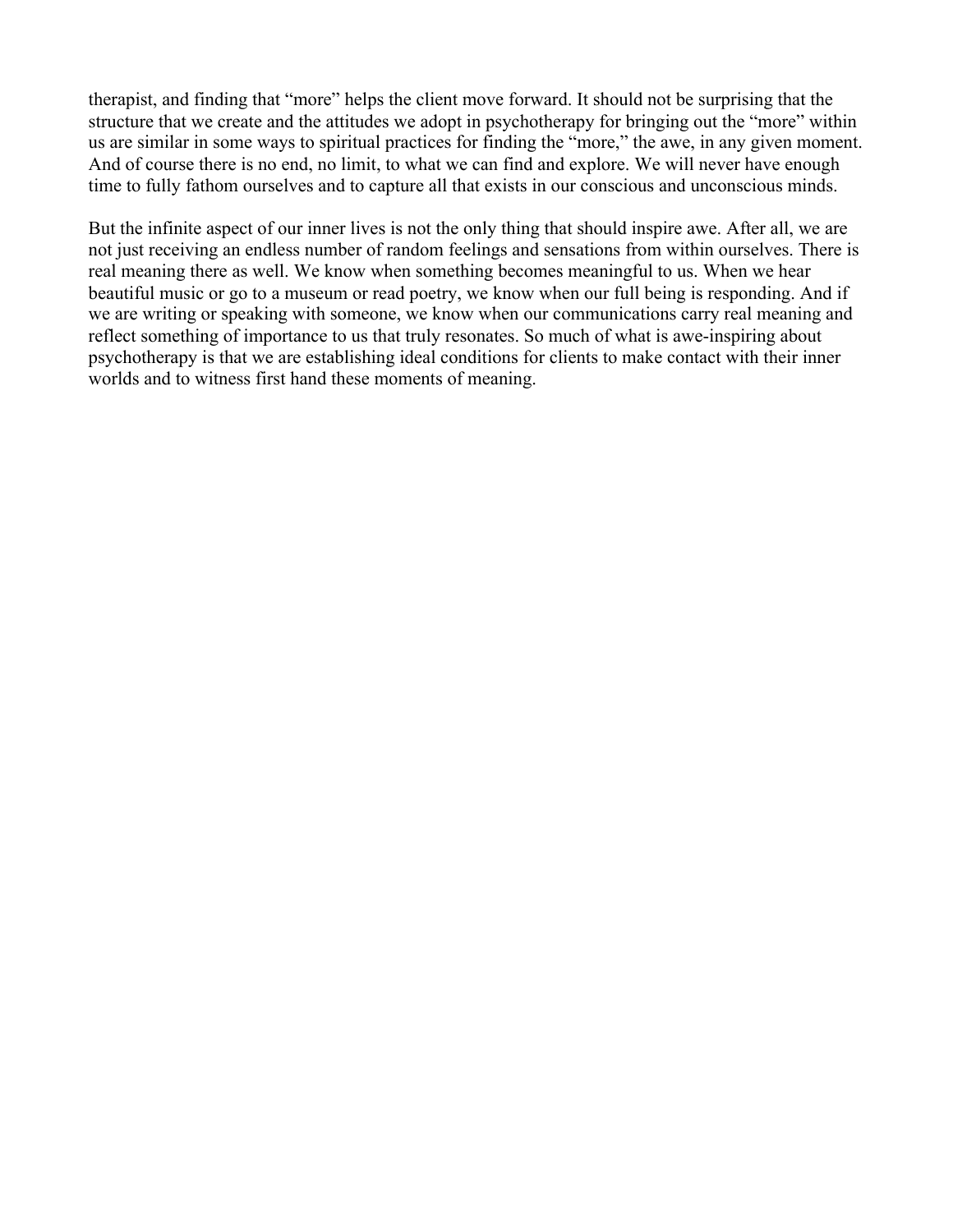## THE MIRACLE OF FELT MEANING

# Rather than remaining within the paucity and unreliability of a theory, we employ all of them to open whole reaches of human experience. Eugene Gendlin, from *Focusing-Oriented Psychotherapy*

## What Makes Psychotherapy Work?

The experiential dimension of psychotherapy has been with us from the beginning, yet the process itself remains somewhat of a mystery. What exactly is this "more in the moment" that we are attempting to bring out in psychotherapy? Or, to ask a much more basic question, what makes psychotherapy work in the first place? And why do so many therapists today work in an experiential way, as opposed to emphasizing more structured or educational approaches?

Freud gave us one way to conceptualize the experiential process when he identified the realm of the unconscious and the possibility of "making the unconscious conscious." Today we are still very aware of the unconscious and the opportunities for uncovering unconscious material in psychotherapy, but most of us now think of experiential psychotherapy in a much broader way. We tend to think of it as a process where the client is able to connect with feelings—or, more specifically, a process where clients can check in with how they are feeling or feel about something and find words or images to express this. Connecting with feelings is now such a central feature of most psychotherapy that therapists are often parodied for always coming back to a client and asking, "How do you feel about that?"

But how do we define "feelings"? I prefer to use the word "touched." We might say that the goal of experiential psychotherapy is for the client to be touched in the process in a way that leads to growth and development. The advantage of the word "touched" is that it suggests something fresh and new, something that is felt in a palpable, bodily way and at the same time can encompass a wide range of experiences. It can mean emotionally touched (including the painful moments as well as the sweet or poignant ones); it can mean touched by the truth of a new insight; it can mean touched in the many ways that clients and therapists are touched in the psychotherapy relationship; and it can include a broader understanding of touching where a client can tap into an "underneath feeling level" below the surface of what is being said.

### How We Are "Touched" in Psychotherapy

For further clarification, I turn to the wok of Eugene Gendlin, an American philosopher and psychotherapist who has devoted much of his career to understanding what is happening in these moments when we feel touched in the psychotherapy process. Gendlin is also known as the founder of Focusing, a specific therapeutic approach that emerged from his collaboration with psychologist Carl Rogers. Gendlin has done psychotherapists a great service by giving us a very precise view of what the experiential dimension is all about. He would probably say that all of the forms of "touching" that I mentioned above are part of his vision of what promotes healing and growth in psychotherapy.

As a phenomenological philosopher, Gendlin is doing something quite different from most other psychologists or psychotherapists; rather than developing theoretical concepts about what is healing,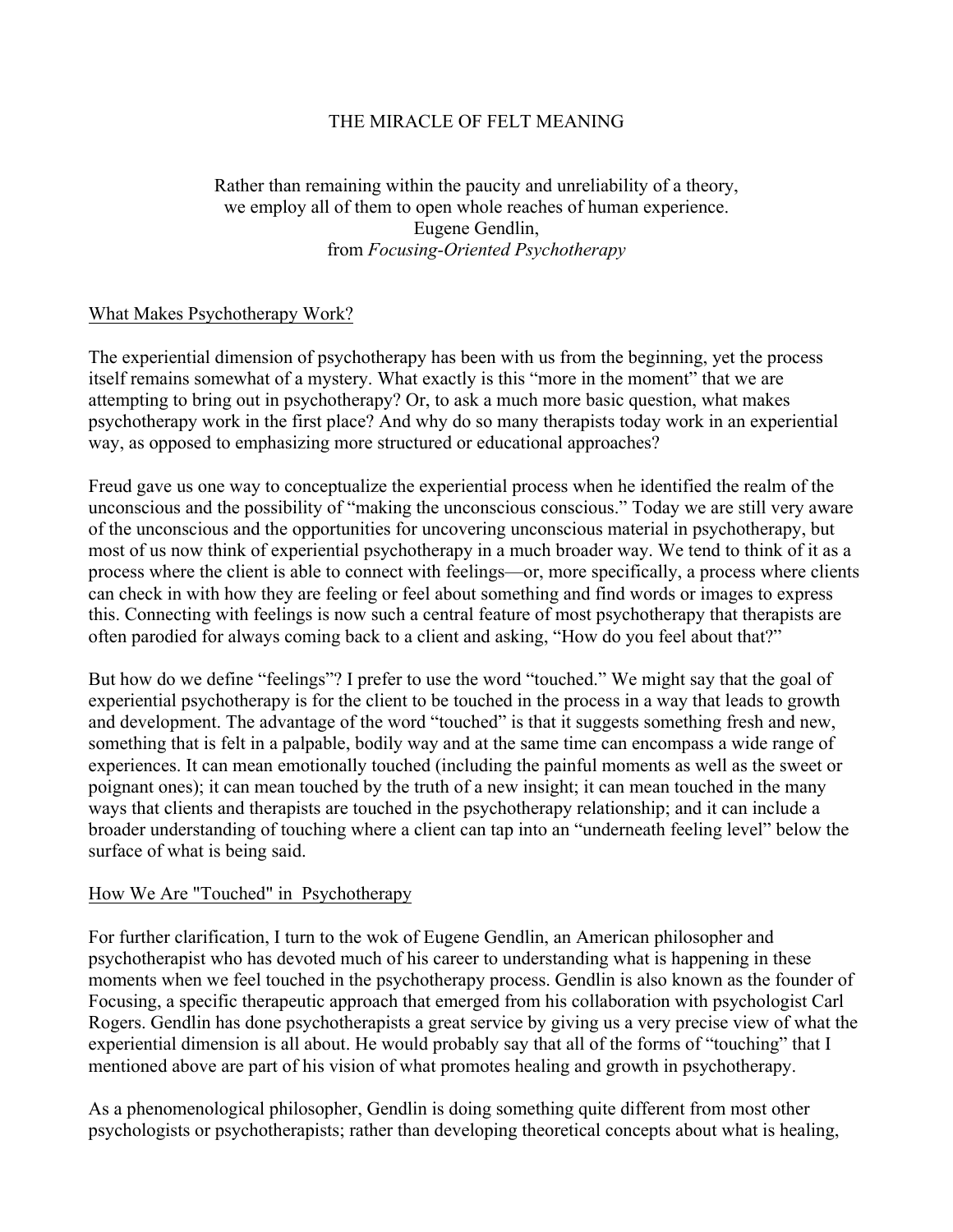Gendlin begins with concepts that describe the therapy process itself in its full intricacy and continuous movement and unfolding--what he calls "alive concepts." The use of alive concepts is a way of bringing the language of psychotherapy forward to better reflect the cutting edge of today's science and philosophy, including the new physics, complexity theory and postmodernism. Just as complexity theory describes the world in terms of systems nested within systems going out to infinity, alive concepts capture what is mysterious about the dynamic process of human experiencing.

Gendlin is also different from most psychoanalytic writers in his focus on "felt meaning" and its importance in psychotherapy. He began his philosophical inquiry as an attempt to better understand what he refers to as an "ah-ha moment"--that experience that most of us can relate to when we *sense* that something is right or meaningful. Felt meaning involves the body as well as the mind, not just the left brain, rational experience.

## Speaking From a Deeper Place

For Gendlin, the process of finding meaning is very much about our ability to connect with what he calls an "implicit" domain. Lynn Preston, Director of the Experiential Psychotherapy Project (EPP) in New York City, calls it a "flow of life process that is always present just beneath the content of what is being said." The implicit is similar to the unconscious in that we can be unaware of it when we are just functioning in a more superficial way. But unlike the unconscious, there is a fluidity in accessing the implicit realm; we have the ability to tap into it and speak from this infinitely intricate place within us. When we do, what comes out is totally unique, with its own kind of complexity—not something that could be entirely predicted in advance.

We as therapists depend upon this interplay between the implicit and the explicit for the therapy process to have momentum. After all, our clients are not just expressing what they already know but are allowing thoughts, feelings, images and reactions to emerge freshly out of their lived experience in the therapy process. Lynn Preston sums it up as follows: "A nutshell version of a focusing orientation is that it is a therapy centrally concerned with helping the client to speak from his feeling sense rather than about his feelings."

As Gendlin describes in his book *Focusing-Oriented Psychotherapy*, a specific sequence of events occurs when we experience moments of felt meaning. It begins with what he calls a "felt sense," which connects us with our deeper implicit realm. A felt sense "forms at the border zone between conscious and unconscious" (at the edge of awareness), comes to us in a visceral way and represents a whole complexity. Although a felt sense can include emotion, it is not the same thing as emotion. It is more like a whole bodily mood. When we tap in to the felt sense, emotion sometimes accompanies the process, but the felt sense also includes the bigger experience, the "place where the tears come from."

### Recognizing Moments of Meaning

When I was listened to for that mood--which has come to be called "a felt sense"-and invited to speak from it, I experienced a special kind of connection to myself and to a forward moving process. I found a direct line of access to the 'underneath feeling self'--the self that is sometimes hard to find, sometimes hard to bear and often hard to comprehend. I learned to touch into myself in this way and this self, amazingly came forward clearly speaking its own truths. New steps of awareness emerged organically, leading out to a hopeful, fresh, unexpected creativity.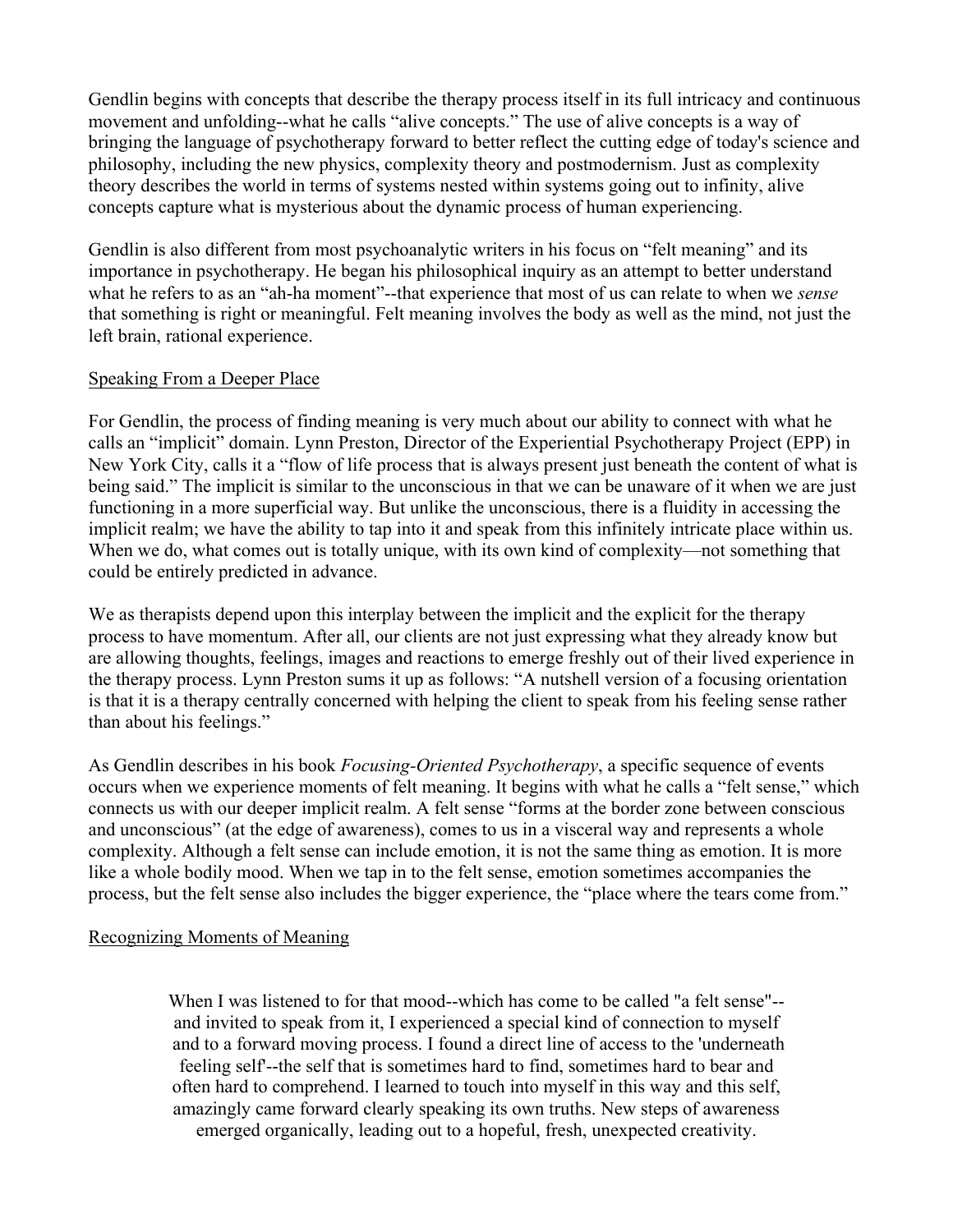### Lynn Preston, from "Two Interwoven Miracles: The Relational Dimension of Focusing-Oriented Psychotherapy"

As Lynn Preston describes, when someone finds just the right words to express their deeper felt sense, there is a feeling of connection, rightness and truth. Gendlin calls this the forward movement of a felt sense and believes that this is the basis of what works in psychotherapy. This is the moment of felt meaning. We know when we have found it because we can feel the shift, in the same way that we can feel the relief or release of an "ah-ha-moment." There is a sense of "emergence" when what had been implicit is made explicit.

Moments of emergence in therapy can be quite dramatic in a beautiful way, which is ironic since what is emerging or newly expressed by a client sometimes comes from hidden parts of themselves that may be associated with shame, vulnerability or fear. Clients may connect with sadness or other aspects of themselves that they normally would ignore or fail to express. The client's words may be beautiful or hopeful ("Ah. . .so now I see what I have been missing all my life!") or they may be dark ("I realize now that I would rather be dead than alive.") But either way, if the client is speaking from a place of their emergent truth, it is safe to assume that the process will provide some type of forward movement. We want to encourage clients to say what has been "unsayable" in their lives, whether it is hopeful, dark or somewhere in between.

But emergence and forward movement are not just limited to dramatic moments. Much of the value of Gendlin's concepts is that they capture and explain a wide range of experiences, including those that are more subtle or that occur in small steps. In any given session, for example, there may be many times when a thought or a word or an image comes to a client in a way that feels meaningful, or when we feel touched in some way in the psychotherapy relationship. We might think of psychotherapy as the sum of these kinds of moments, both large and small, that feel right to us and offer us a sense of direction as to how to proceed—both in the psychotherapy process as well as in our lives in general*.*

### The Therapist's Goal: Facilitating Emergence

To a large extent, the role of the therapist has shifted from one who holds the answers or the truth to one who facilitates a dialogue that leads to forward movement*.* As a therapist, I like to think of my goal as "facilitating emergence.*"* One way to do this is to encourage clients to slow down and check in with what they are experiencing in the present moment rather than staying caught at the more superficial, conversational level. As with contemporary spirituality, we want to "honor the pause" and resist the temptation to rush in to fill up quiet times; we want to avoid sending the message that we are in a hurry or that we are more concerned with analyzing or educating than with experiencing.

This does not mean, however, that the therapist is passive or just sits back and waits for something to emerge. Felt meaning does not take place in a vacuum; what emerges for a client is very much influenced by their relationship to and interactions with the therapist. So, in addition to leaving room for the client to make contact with their inner experience, facilitating emergence is also very much about the way that the therapist listens and responds to what is being said.

As Lynn Preston is fond of saying, therapists need to be "evocateurs." We want to listen with an appreciation for what might emerge, which involves our own felt sensing*,* our ability to sense the "more" of what the client is wanting to express. We want to interact with our clients in a way to help evoke the felt sense level, lift it out, welcome it, explore it, cultivate it, mark it and celebrate it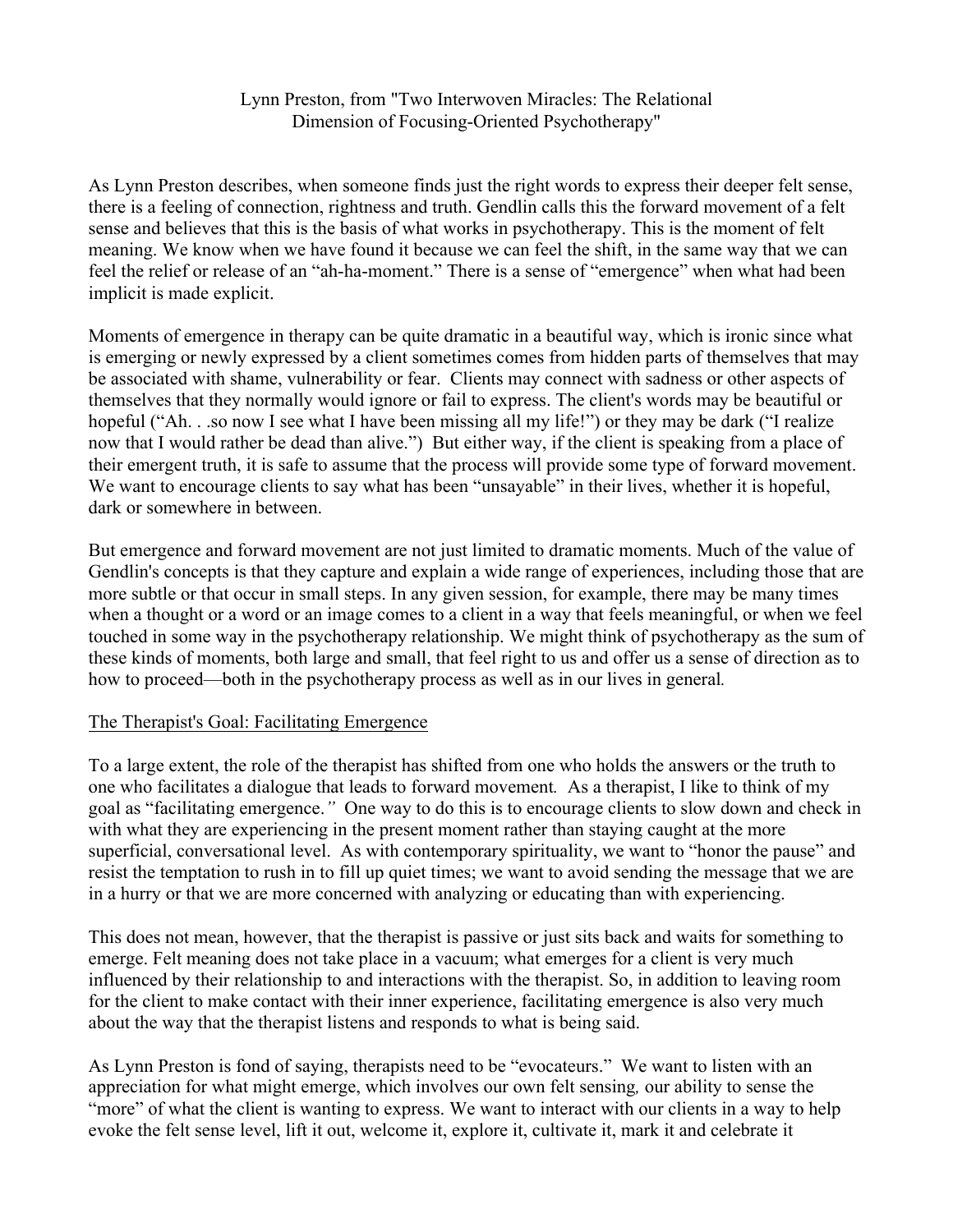(although these steps are not necessarily done with words). This is a far cry from the old psychoanalytic stance of neutrality, where the emphasis was placed on interpretation (of transference, etc.) rather than on forward movement through the emergence of felt meaning.

## The Dance Between Therapist and Client

It follows that facilitating emergence is not something that the therapist undertakes as a removed, objective observer. At any given moment both the therapist and the client are impacting each other in infinitely complex ways. As two human beings engaged in a process of discovery, the therapist and the client are both intricately involved in their own felt sensing. It is difficult to help our clients tap into deeper levels if we are not also doing this ourselves. As evocateurs we use our felt sensing along with our rational, left brain thinking to help us guide the therapy process.

This happens in a variety of ways. Even when we are just listening we use our own felt sense to get a feeling for the often elusive "more in the moment" that the client is wanting to express. But so much of what we do goes beyond listening skills. Emergence also occurs through spontaneous conversation or improvisation, where the therapist assumes a more active role. According to Preston, "The therapeutic process is often an interplay of the slowing down and sensing into of focusing, and the spontaneous back and forth of conversation." As therapists, we want to be skilled at the creative use of ourselves, which involves a kind of "coming from underneath," an ability to access and act upon our own felt sense in a more spontaneous way. As Preston puts it:

> The therapist is like a dance partner in the twists and turns of implicit emergence. It's something that the two people are doing together, not only that one person is helping the other to do. Although the roles are different, both partners are equally struggling to be present, coordinated with each other, to find their way together toward a future that is centered in the present moment.

# The Therapist's Paradox

Of course our role as therapists is not limited to being evocateurs. Clients also need us to offer feedback and suggestions, educate them and provide a certain amount of structure. Yet having a sense of purpose in this way requires concentration and limits (to some degree) our ability to be open and receptive. I call this "the therapist's paradox." Learning to juggle the proactive, willful, more conceptual aspect of our jobs with what might be called a more "spiritual," open approach can be a wonderful although challenging journey.

When I was first introduced to Gendlin's concepts, I assumed that his approach would be strictly "client-centered" in the tradition of Carl Rogers, with an emphasis on a receptive stance that encourages a client to find their own way and leaves plenty of room for the emergence of felt meaning. As such, I imagined that his focusing-oriented style would be incompatible with other types of therapy that demand a more pro-active stance, such as cognitive therapy, guided imagery, EMDR, stress reduction work, behavioral therapy, etc. I had the impression that therapists needed to choose between these seemingly incompatible styles.

When I studied Gendlin's philosophy I was surprised and much relieved to find that he did not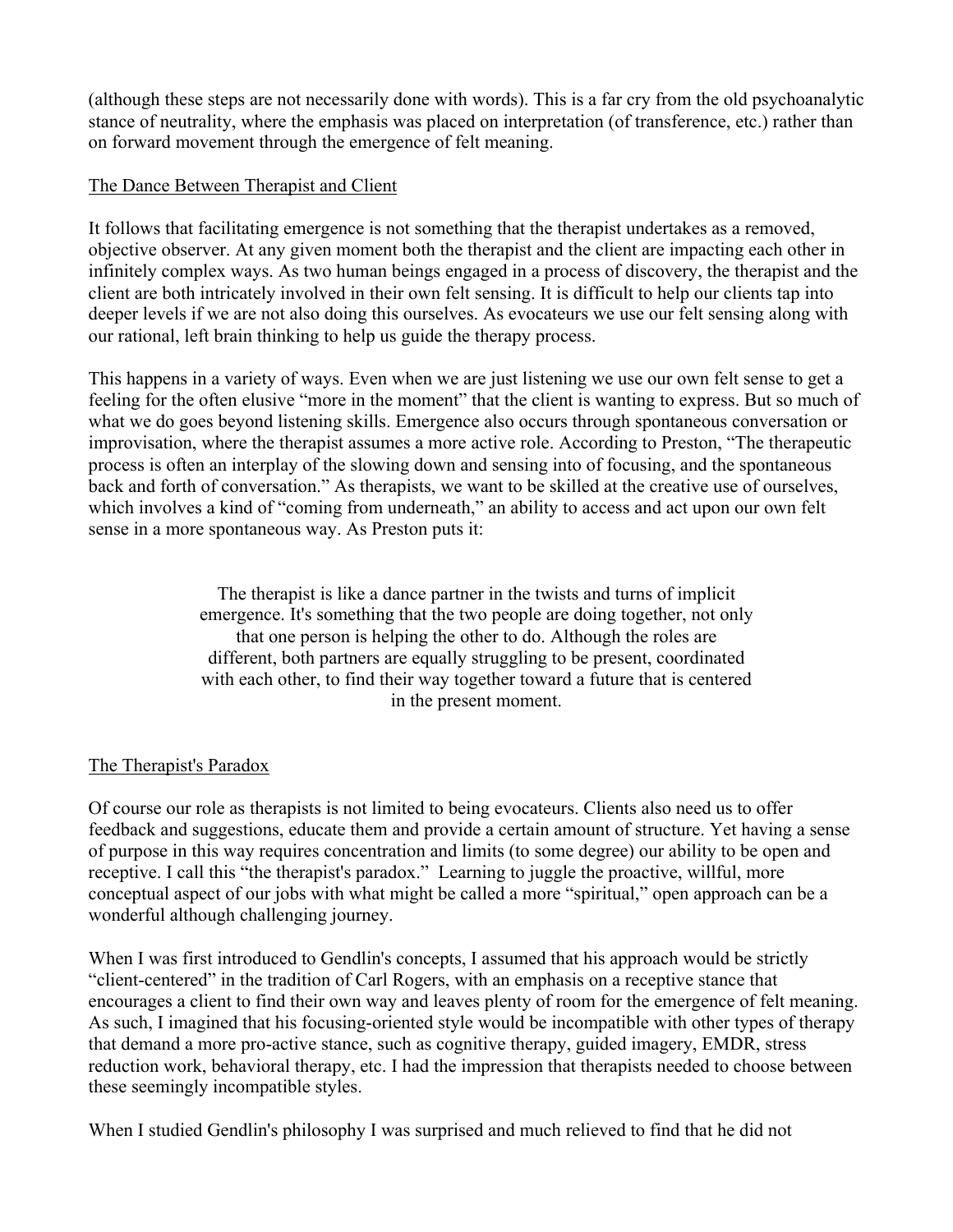disapprove of more proactive types of therapy and, in fact, he advocated using a wide range of psychotherapy approaches. He described how a focusing orientation could be used in conjunction with other theories, concepts and approaches to provide the right balance. This is true because theories and concepts are more like "things" while focusing is more about how we make use of the potential for aliveness and forward movement in each moment, in the "now."

We can always ask ourselves if our interventions are helping the client to tap in to a deeper implicit level and if they are contributing to forward movement. Our theories, concepts and agendas can be seen merely as hypotheses to be discarded if they do not contribute to the emergence of felt meaning. No matter how strongly we are attached to any particular concept or approach, we need this discipline if we are to make room for "awe" and that unpredictable "more" in the moment.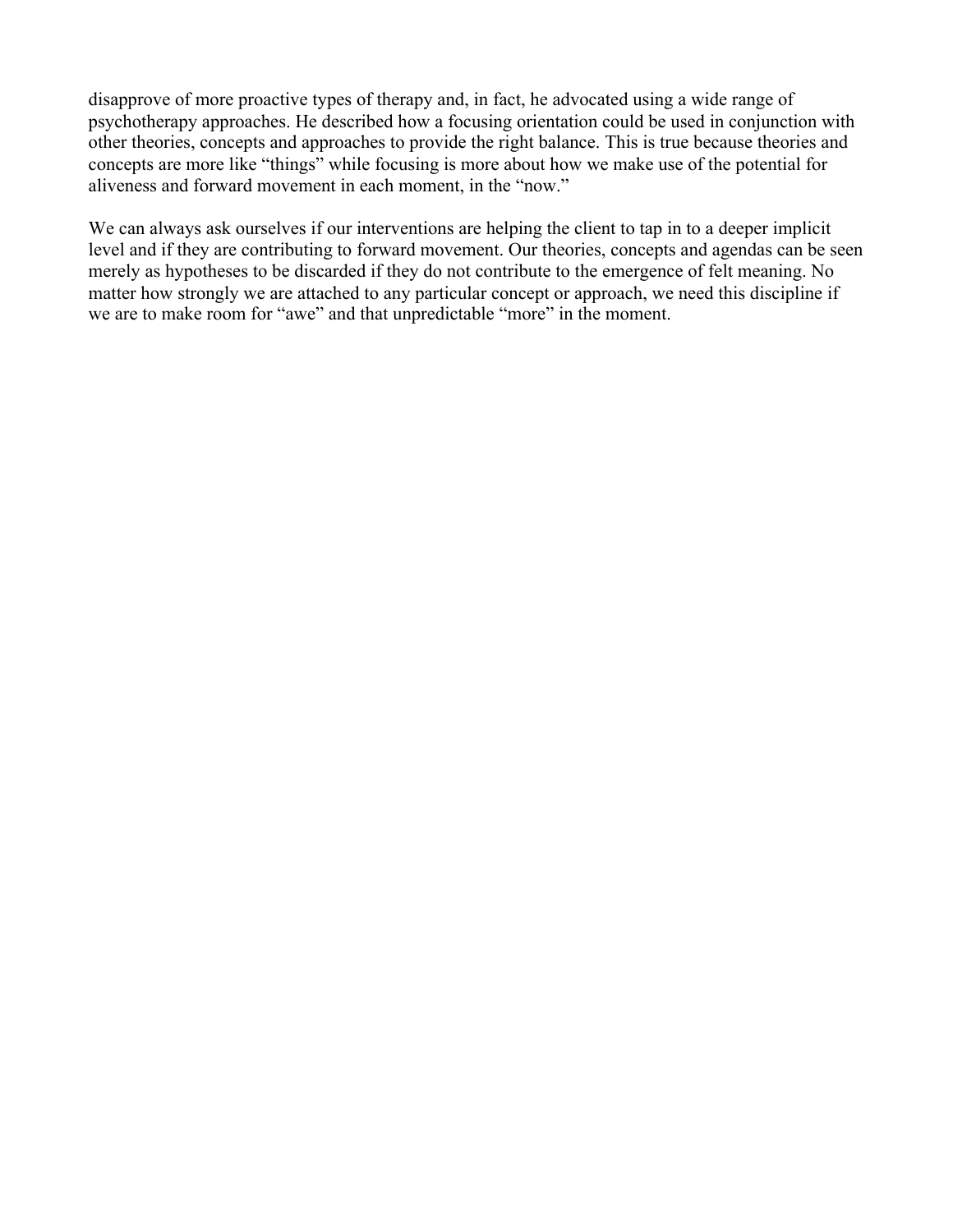## THE SPIRITUAL DIMENSION OF FELT MEANING

# "Meaning must be constantly received, like the light to which we must open our eyes here and now, if we want to see." Brother David Steindl-Rast, from "Word, Silence, and Understanding"

## Two Perspectives on Felt Meaning

Although they come from very different backgrounds, I have noticed some striking similarities between Eugene Gendlin's philosophy and the writings of Brother David Steindl-Rast. Gendlin is not considered a spiritual writer, and Brother David is a Benedictine monk and is not a psychotherapist. But what they are focusing on and the way they think lead them to come to similar conclusions, although they use different language. In a sense, both are phenomenological philosophers in that both are closely documenting a person's inner process of experiencing. And both could be called spiritual in that they are asking the big questions, such as what creates aliveness and how it is that we find meaning in our lives.

The parallels between the two are probably possible because of Brother David's basic orientation. In addition to being a Benedictine monk, he has also studied Zen Buddhism and has received the Martin Buber Award for his achievements in building bridges between the East and the West. He is a unique spiritual leader, someone who has been described as a contemplative or a mystic but who also is highly credible in the academic world (and held a prestigious lectureship at Cornell University following the likes of Paul Tillich).

Like Gendlin, Brother David never loses sight of the infinite and the mysterious. In fact, Brother David's definition of spirituality is based on the notion of mystery; he believes that Mystery (he uses a capital "M") is not a problem to be resolved but rather is something to be embraced. This is the territory of the infinite and what he calls the "More." In his article "Views of the Cosmos," he claims that "the encounter with Mystery is our basic religious experience." This is the way we confront "a power beyond our comprehension," and to do so means that we must have an open view of the world that acknowledges and incorporates Mystery.

### Finding Meaning as an Ongoing Process

One reason that Brother David's writings are particularly relevant to psychotherapy is that he is interested in the human quest for meaning, but not just in the narrow sense of looking for an explanation of where we came from or for the answers to the mysteries of the universe. Rather, he is focused on how we find meaning on an ongoing basis in our lives. He explains that finding meaning is a process, not something that, once found, one can hold onto and claim to possess; we cannot expect to keep meaning once we find it. Instead, "Meaning must be constantly received, like the light to which we must open our eyes here and now, if we want to see."

Because experiential psychotherapy is all about creating moments of felt meaning and forward movement, it may not be surprising that Brother David's writings about finding meaning are similar in many ways to Gendlin's. As in Gendlin's philosophy, we always come back to the "now" and the fresh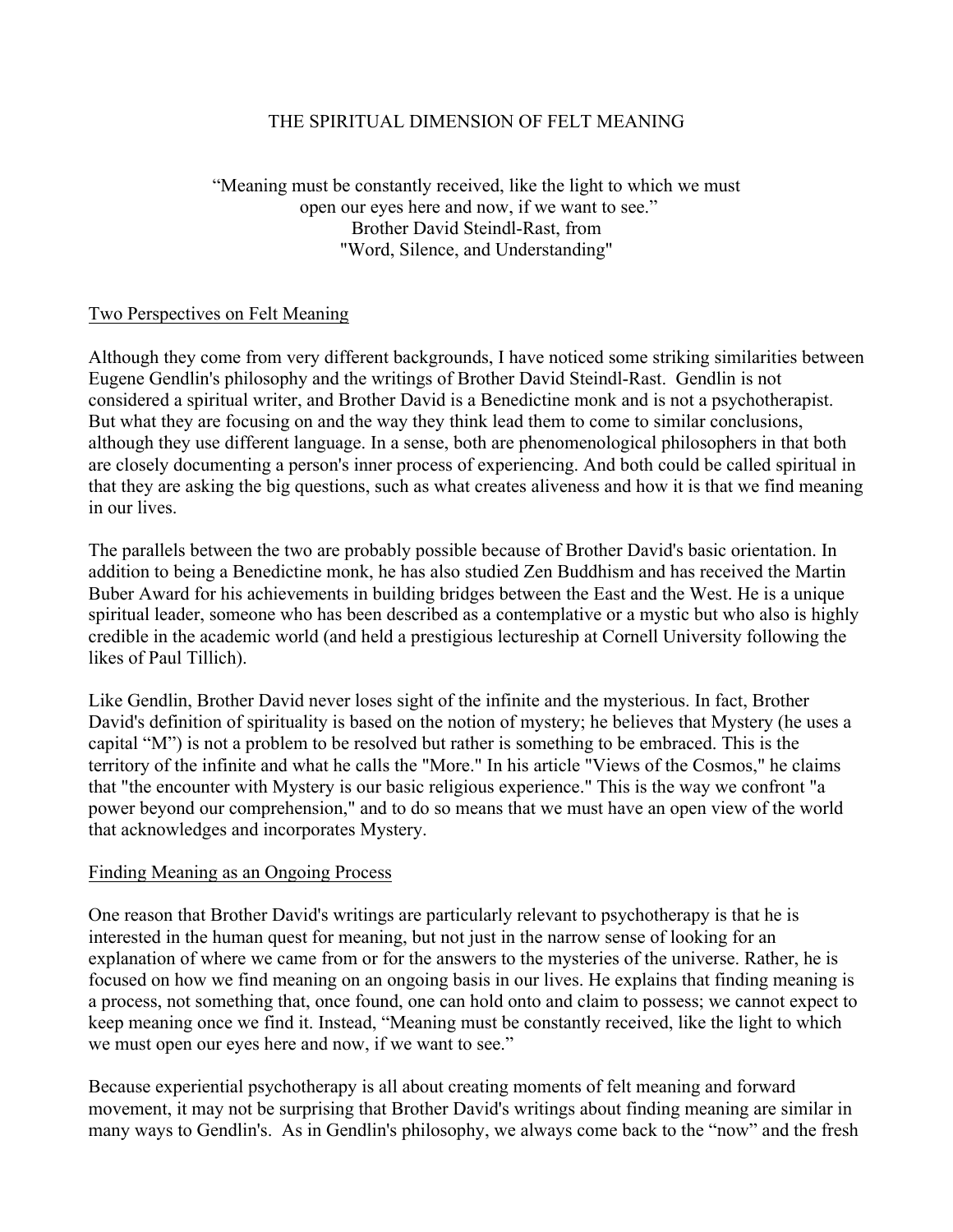possibilities for felt meaning inherent in each moment. And like Gendlin, Brother David emphasizes that the experience of finding meaning is not something that we can will to happen. Unlike purpose, finding meaning is not subject to our control. This kind of meaning is more about letting go or allowing than it is about willing. As Gendlin might say, felt meaning emerges; it has a life of its own.

## The Quest for Meaning as "The Adventure Par Excellence"

When a client experiences felt meaning and forward movement in psychotherapy, should we consider this a spiritual process? Most of us would probably not think of this as spiritual, yet Brother David's language adds a spiritual dimension in that he highlights the uplifting elements of the human quest for meaning—something that we might be tempted to take for granted. For Brother David, there is no doubt that meaning is connected to spirituality. He tells us in "Word, Silence, and Understanding" that "happiness and meaningful life are inseparable" and that spirituality is "no more and no less than meaningful living, religion realized in daily life."

> As long as I am in control, not much can happen to me. As soon as I allow reality to "touch me," I am in for adventure. The quest for meaning is the adventure par excellence, and happiness lies in the thrill of this adventure. Brother David Steindl-Rast, from "Word, Silence, and Understanding"

Brother David reminds us how exciting the quest for meaning is, that it can be thrilling to take the risk of really allowing reality to touch us. And of course psychotherapy is an ideal structure for clients to learn to take that risk and to participate in the experience of felt meaning. We encourage clients to relinquish some of their normal control and undertake this adventure. This aspect of psychotherapy is the source of much of its power and a primary reason that clients are willing to come back week after week. And at the same time, the need to let go of some of their control is also the reason why many people who might benefit from and enjoy psychotherapy manage to avoid ever embarking on the adventure.

Hearing the client's story in psychotherapy is not just about the content that is revealed or what we learn as a result, although this is vitally important. It is also about participating in the process of finding meaning, and the happiness and satisfaction that comes from that process. When we invite clients to open up and tell their story, we tend to think of the benefits in a traditional way—that the client will get to know themselves better and that doing this in the presence of an accepting therapist will help them overcome any negative self-concept. And also that, with the help of the therapist, clients will become aware of and learn to correct counterproductive patterns that have been holding them back. But to this list we should add that the process of finding meaning on an ongoing basis in psychotherapy is healing and fulfilling in and of itself and can establish a precedent for the kind of adventure that Brother David is referring to.

# The Components of Felt Meaning

My first question when I read Brother David's thoughts on meaning was whether he was really referring to the same type of felt meaning that clients experience in psychotherapy. Is meaning by Brother David's definition the same as what Gendlin describes, where the client taps into an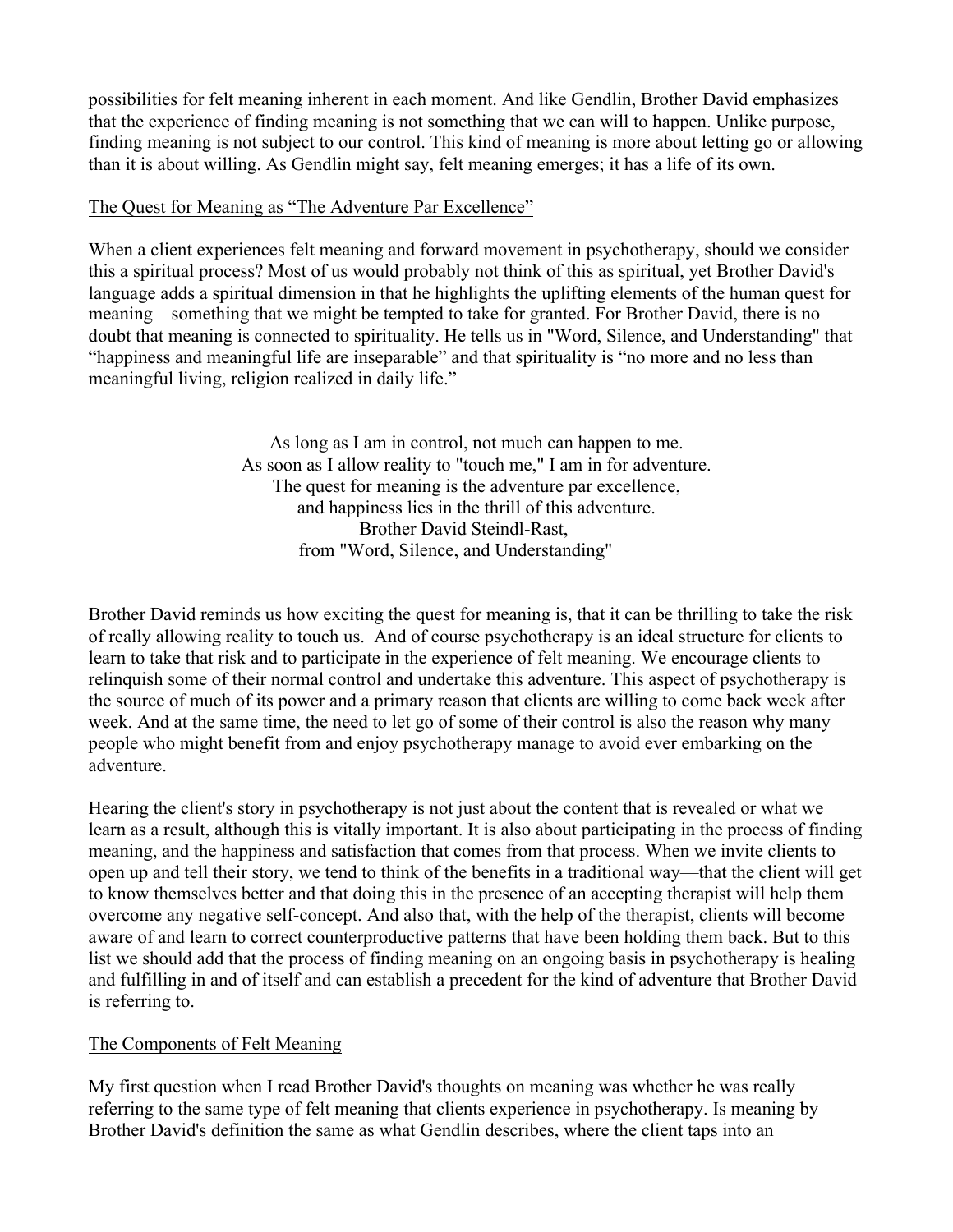"underneath feeling self," finds the right words or image, and experiences a shift or a sense of forward movement? To my surprise, I discovered that the way Brother David breaks down the components of felt meaning is remarkably similar to Gendlin's description.

Brother David believes that what makes life meaningful differs from person to person, but when something becomes meaningful it always includes three aspects: silence ("the mysterious matrix from which word emerges"), word (where word can be defined broadly to include "whatever carries meaning"), and understanding. He explains that if we can allow ourselves to sink deeply into the silence, it can express itself in words, and then we have understanding. This sounds remarkably like Gendlin, where silence represents the implicit realm, "word" represents the words or images that express the felt sense, and understanding represents the felt shift and forward movement.

# Felt Meaning and the Heart

I find some of Brother David's language particularly beautiful and, as a result, it is easy for me to relate to as I go about my work as a therapist. For Brother David, meaning is something that nourishes us. In "The God Problem," he describes meaning as "some encounter or activity in which your heart finds rest--for a while at least." I love that he brings in the concept of the heart when he talks about meaning. When our bodies respond in those "ah-ha" moments, it makes sense that our hearts are also involved; they go from a place of restlessness to finding rest. This is Brother David's way of describing that sense of release or relief characteristic of meaningful moments.

I also appreciate that both Gendlin and Brother David are fascinated with this mysterious place of silence that we all have within us and the fact that it contains more than can ever be expressed. Gendlin calls it the "implicit" realm and uses the term "implicit intricacy" to convey this infinitely complex quality. These words bring to mind the infinite fullness at the depths of our being and our longing to bring this into the world. The fact that the silent place includes the heart makes sense, since so much of the fullness feels like love.

Ultimately love and finding meaning belong together. This is an important concept for therapists. Being reminded of the fullness of our place of silence and the possibilities for the "more" within each of us can help us during those difficult or not so meaningful times in therapy. Therapists can remember that this mysterious place of silence is always there in its potential fullness, and if we remain patient we may be surprised by what emerges.

# Meaningful Dialogue

Another feature of Brother David's exploration of felt meaning is that he does not focus solely on the individual; he also addresses the issue of how people find meaning together when they are in conversation. Of course not every conversation in our lives needs to feel meaningful. Nothing is wrong with a certain amount of "chatter," even in psychotherapy. It would be exhausting and annoying to feel that we must always be accessing and speaking from our deeper places of silence. Yet clearly the challenge in psychotherapy is to leave enough room amidst the chatter to find the more meaningful moments.

Brother David offers a definition of "real dialogue" that is particularly useful for psychotherapists. For Brother David, "real dialogue" is not just an exchange of words but rather "an exchange of silence with silence by means of words." He explains that when we are in real dialogue (in any type of interaction), we go "deep down into the silent part of the other." So even though we think of therapy as focusing on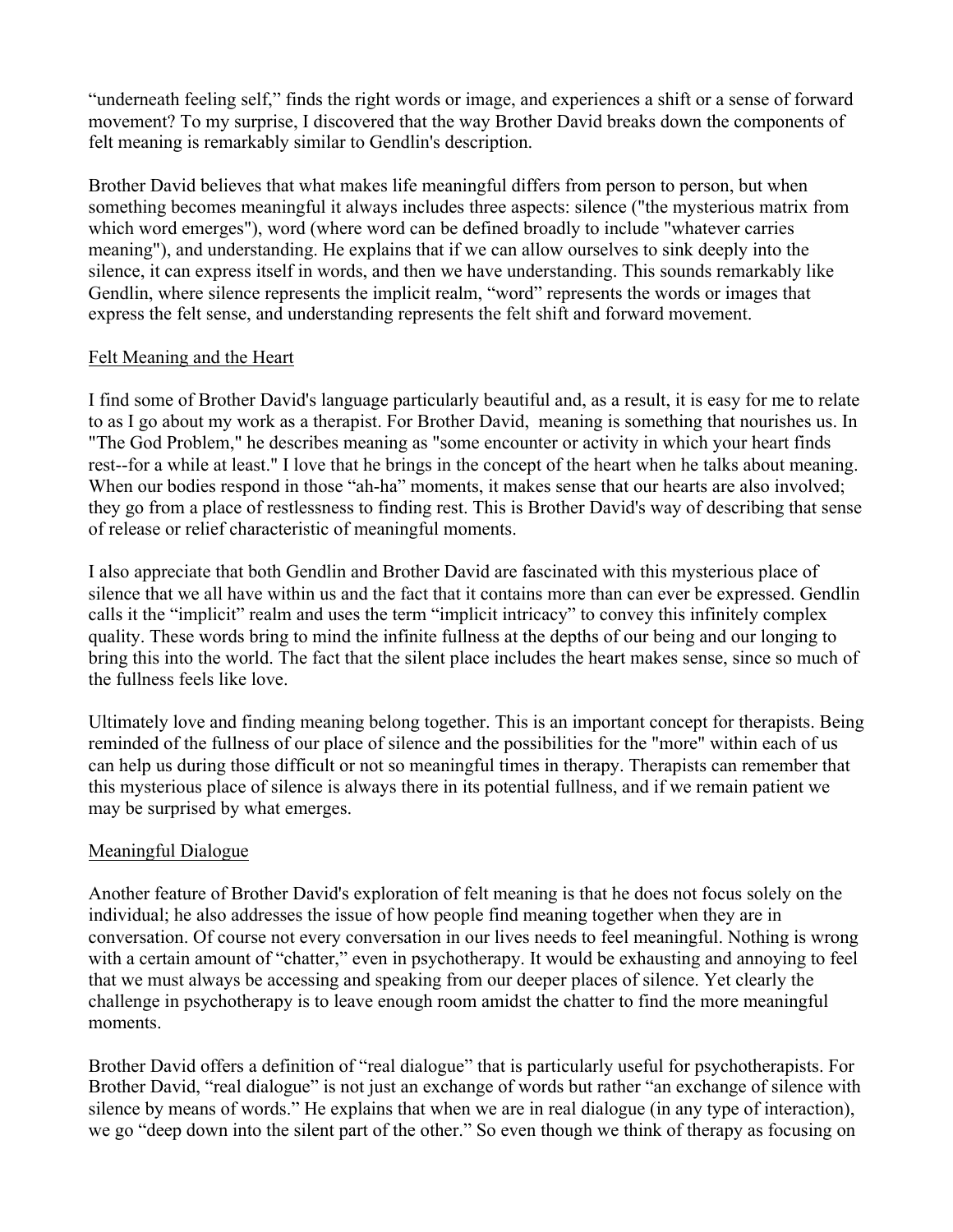meaning from the standpoint of the client, real dialogue by this definition requires that both people be in contact with their own and each-others place of silence. Unless therapist and client can go "deep down into the silent part of the other," how can the client and therapist really be attuned?

If we believe that psychotherapy should meet Brother David's definition of real dialogue (at least some of the time), we as therapists must be in contact with our own deep place of silence; we can't just help the client to connect to their place of silence while we remain detached. And we must also be willing to have the client witness our process to some degree. We might choose to speak directly to them from our place of silence, or, as often happens, the client simply experiences a connection with our place of silence without our needing to use words. I am not suggesting here that we as therapists should give up our boundaries and become overly self-disclosing or reckless, but rather that we must maintain our disciplined roles while at the same time skillfully accessing our own felt sensing, whether we are listening, responding or being more creative or spontaneous.

## Examples of Felt Meaning in Psychotherapy

What follows are two simple examples from psychotherapy that illustrate this process of finding meaning. First, I will cite a case where the words of my client served to connect us to the silent place of each other. This was my first session with a young male client who was coming to therapy for the first time and acknowledging how much pain he had been in for much of his life. He conveyed a combination of sadness, anger, frustration and fear. Toward the end of the session he grew quiet for a moment and then said with some emotion, "I am an ugly person." It was clear to me in that moment that there was something of great value in his making this statement. I felt touched, and in the pause that followed I experienced a feeling of connection--and I knew he could tell that I was moved.

It is still not totally clear to me all that was conveyed by his sentence, but I felt that he did not need me to reassure him that he was not an ugly person. (I later found out that his parents had been reassuring him all his life about what a sweet, attractive and good person he is.) In that moment he needed to say this unsayable thing to me and have me receive it at a deep level as the gift that it was. Without my putting it into words, in that moment we were both able to connect with the deep, silent part of the other.

The second example illustrates an instance where I spoke from my own place of silence to help facilitate a meaningful dialogue. A client is speaking of an unpleasant dream about a former friend with whom she is now estranged, and as I look at her face I sense that something is troubling her as she speaks. I use my felt sense and without giving it much thought, I share with her that I have had recurring dreams as well about a friend who I am estranged from. (The reason I chose to go in this direction was that I sensed that her concern was coming from a negative judgment about herself, that being estranged from this friend suggested some defect in herself.) I then told my client, "Yes, dreams like that can have a haunting quality." I emphasized the word "haunting," which to me captured so much of the rawness and complexity of what was troubling about my own experience with a failed friendship. To my delight, she brightened up and responded, "Yes, it does have a haunting feeling!"

This is an example where just one word served to connect the two of us in our deep places of silence and provided a special kind of forward movement. I believe that my client was reassured that she was not alone or abnormal, and the word "haunting" convinced her that I indeed had experienced something very similar to what she was going through--this word conveyed in a fresh, new way some of the disturbing quality of both of our experiences. In the course of our exchange we each felt deeply understood and appreciated.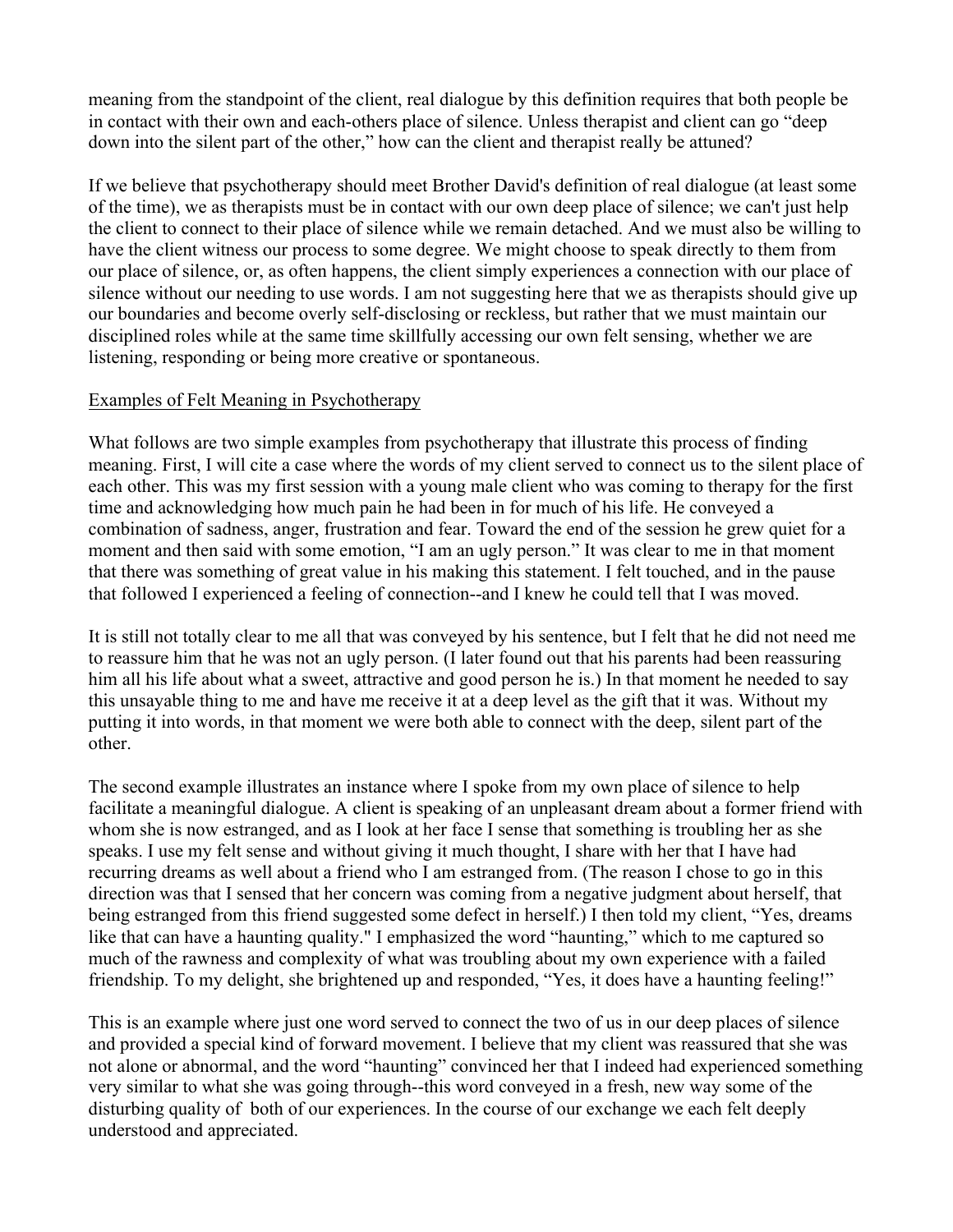# FELT MEANING AS A SOURCE OF INSPIRATION

As a field that once aspired to be a science, it has been difficult for our profession to openly acknowledge and celebrate the wondrous aspects of what we do. I believe that the language of felt meaning gives us one way to do this; it describes processes that are so central to what actually happens in psychotherapy and yet have not previously been made explicit. This language can inspire us and remind us of the "miracle" that occurs when we experience felt meaning and a sense of forward movement in psychotherapy or in any other facet of our lives.

Hearing these words strengthens our own felt sensing ability in the same way that regular exercise strengthens our muscles or going to church or to spiritual retreats can open us up to awe and the possibilities that each moment holds. In our role as "evocateurs" we need the exposure to the evocative language to help us embody the kind of "aliveness" that might be called spiritual.

### Help With Orientation

The language of felt meaning also offers a valuable perspective from which to view our work as therapists, an occupation in which it is easy to sometimes feel lost, even after many years of study and experience. For me, what sticks in my mind most are certain phrases that help to ground me and remind me of my priorities. I like to remember that my primary role is to "facilitate emergence" and that I can navigate using my own felt sense to help uncover the "more" of what wants to be said and to lift out and celebrate "moments of meaning."

To appreciate that the heart responds when something becomes meaningful—that is a radical concept, though somewhat obvious when you think about it. The heart is not just reserved for the strictly interpersonal dimension of the psychotherapy relationship. We also very much use our hearts to sense where the "more" lies and to find meaning for the client and ourselves in the process. The right words can touch us in our place of deep silence and bring us to understanding, which we can recognize as a felt shift or a place where our hearts find rest.

### The Therapist's Paradox

The presence of paradox may be one way to recognize when we are in the realm of the spiritual, the awe-inspiring, when we are experiencing life in its full complexity. As therapists, we come face to face with paradox in many different forms. Just the basic premise that we are helping people to grow and change by accepting and embracing where they are right now is paradoxical.

One aspect of our role that is not often discussed is the paradoxical position that we are placed in of needing to be purposeful and receptive at the same time. If we as therapists are to remain open to the emergence of felt meaning, we must hold the tension between these two seemingly contradictory states. I was heartened to discover that both Gendlin and Brother David consider this tension to be legitimate. Just like a monk who learns to remain fully present while doing everyday chores such as washing dishes, we as therapists can practice staying fully present with our clients even as we are purposefully guiding the psychotherapy process.

Therapists need not feel wrong or guilty about using cognitive therapy or other more proactive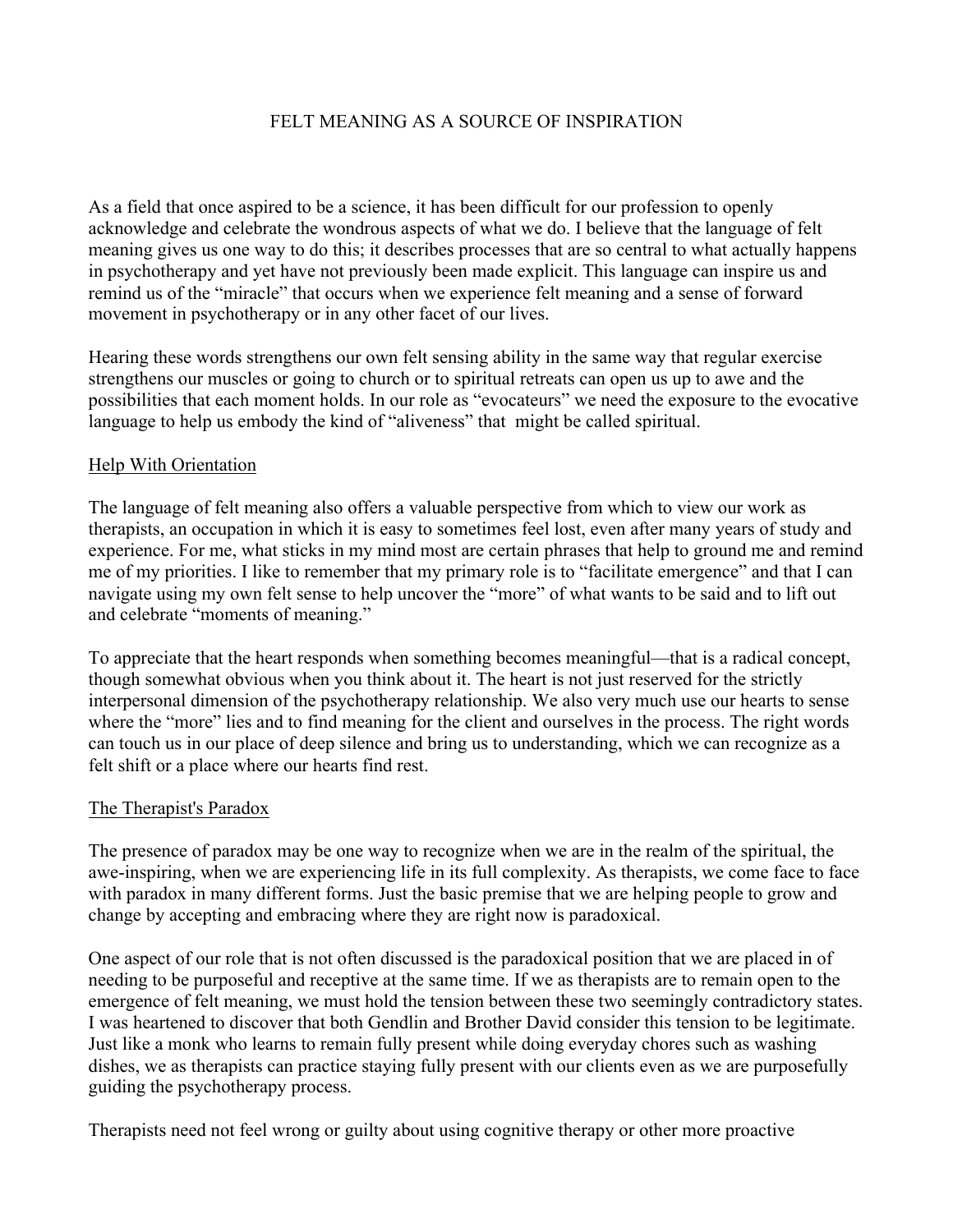approaches in their practices. Quite the opposite: the willingness to rise to the challenge and commit to both purpose and openness to meaning is a source of strength and something that can benefit our clients. We can proudly embrace both the purposeful and the receptive aspects of our work.

## Returning to Awe

As noted earlier, because mystery pervades all of life, awe becomes a rational response to any aspect of life that we choose to examine, depending upon our ability to be open to it. Yet we may be more likely to feel awe when we observe a colorful sunset, a hummingbird or a rose than when we contemplate "the Mystery at the center of our own heart." Maybe because the mystery within us is not something that we can see, we are less likely to experience it as awesome or beautiful.

> We discover Mystery at the center of our own heart and sense the staggering possibility that our own little life may become ultimately meaningful as a celebration of that Mystery in which it is rooted. Brother David Steindl-Rast, from "Views of the Cosmos"

Brother David's words help us to recognize this beauty—"the staggering possibility that our own little life may become ultimately meaningful as a celebration of that Mystery in which it is rooted." What a delightful way to celebrate who we are, not in an ego centric way, but as a part of that larger mystery in which we are rooted. As Heschel says, "Awe is an intuition for the dignity of all things, a realization that things not only are what they are but also stand, however remotely, for something supreme." Certainly our "own little life" deserves to be included too, as standing, however remotely, for something supreme.

# Is Psychotherapy a Spiritual Practice?

I have often felt that therapists are engaging in a kind of spiritual practice. Part of it, I believe, is that we are assuming the same attitudes that Jon Kabat-Zinn and Pema Chodron outline as the essential features of a mindfulness approach: together with our clients we are examining the present moment with precision in a spirit of kindness and openness to all that is possible. And in doing so we create a sacred space for our clients that is not so much a reflection of our individual personalities but more a reflection of the special role that we have taken on.

But much of what feels spiritual about psychotherapy *is* about our individual personalities and who we are as people. We are in an occupation that allows us to regularly witness and experience the miracle of felt meaning and the feelings of connection to our clients (and to ourselves) that come with sharing these moments. We learn over time that the experience of felt meaning is not just passive. We have the opportunity to open our hearts to all that is happening at the experiential level, both for ourselves and for our clients. As therapists we make this gesture when we actively recognize, evoke and celebrate moments of meaning.

Brother David describes "the quest for meaning" as "the adventure par excellence"--that willingness to give up control enough to allow reality to touch us. Other than extreme sports, where we take risks and give up some of our control in a physical way, it is difficult to imagine any endeavor in life that is more actively committed to this type of adventure than psychotherapy. The whole purpose of experiential